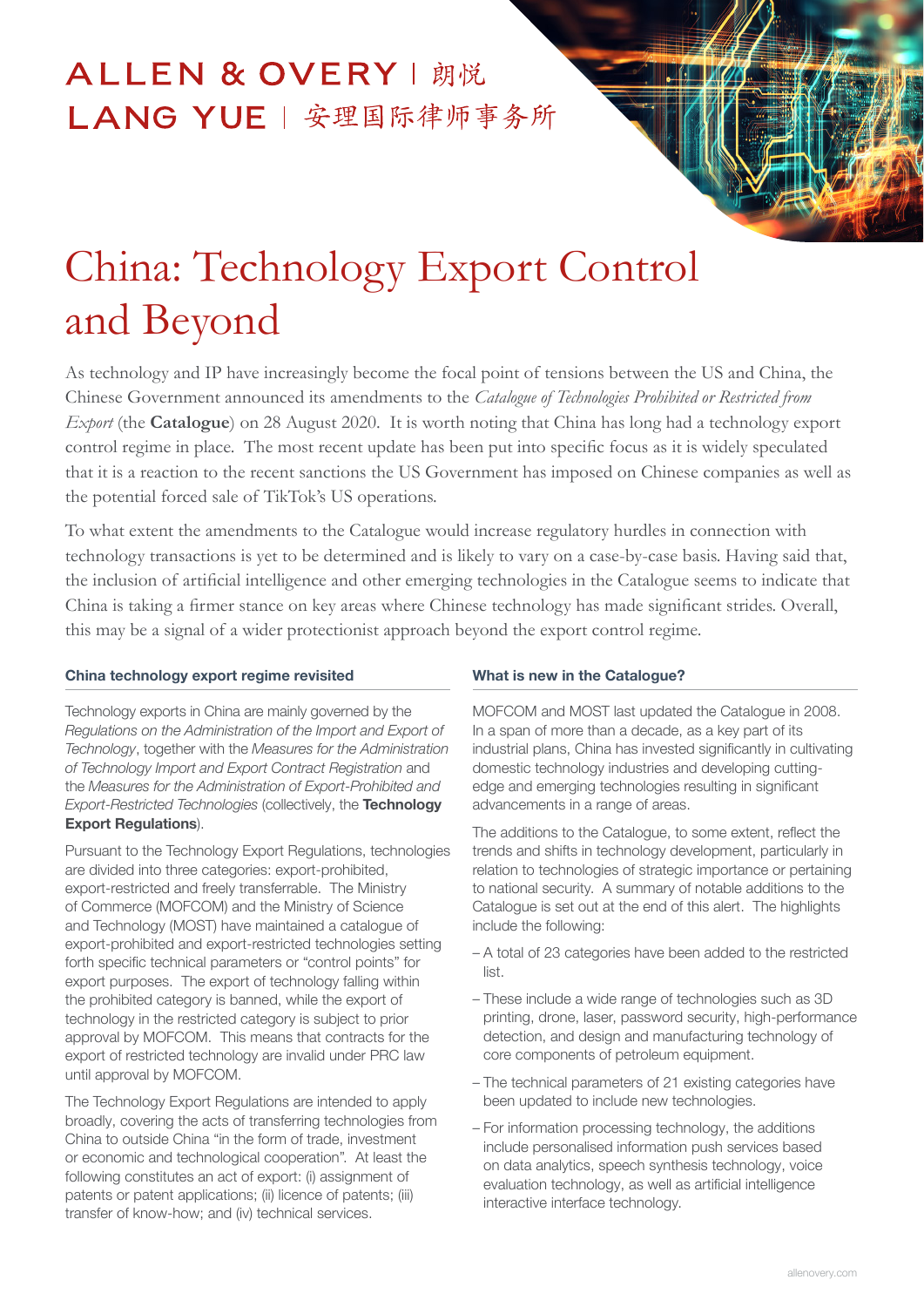– For biotech and pharmaceutical industry, newly added restricted technologies include oral rotavirus vaccines and polysaccharide protein binding technology.

Furthermore, the Catalogue also removed a small number of relatively older technologies:

- Four categories of technologies have been removed from the export prohibited list, including microbial fertilising, caffeine production (by chemical synthesis or semisynthesis) and medicine production (by chemical synthesis or semi-synthesis) technologies.
- Five categories of technologies that are restricted from export have been removed, including Newcastle disease vaccine, natural medicine production and information security firewall software technologies.

Notably, MOFCOM published the draft amendments to the Catalogue for public comments in June 2018. Most of the changes mentioned above were included in the earlier draft version.

*Please refer to the Appendix for the detailed amendments to the Catalogue.*

#### Implications for technology and IP transactions

According to the Technology Export Regulations, export of any restricted technology requires both a pre-approval and post-verification by MOFCOM. Applications need to be submitted to MOFCOM at the provincial level. Local MOFCOM will transmit the application for review and consultation with local MOST. This leaves considerable discretion to the agencies in processing the applications, ranging from requiring the details of the technology to be exported, to interpreting the technical parameters which appear to be broadly worded under the Catalogue, and potentially regulating the export of sensitive technologies in various different forms.

In particular, in addition to an outbound IP assignment or licensing arrangement, typical licence-back or grant-back clauses in connection with a joint venture cooperation or a pure inbound licensing deal would arguably constitute a technology export. Export of finished products involving sensitive technologies as well as cross-border technical service arrangements could also fall within the purview of the export control regime.

This might be the reason why ByteDance may have to suspend negotiations over the pending sale of TikTok and reassess the requisite PRC regulatory requirements that might be triggered by the potential deal. The Catalogue now sets out restricted categories relating to personalised information push service technology based on data analytics, as well as a set of artificial intelligence technology, including voice recognition, microphone array and interaction and understanding technology. TikTok is reported to rely on an array of proprietary algorithms for its artificial intelligence and related areas that potentially fall within these restricted categories.

Although the TikTok implications have drawn a significant amount of attention to China's existing export control regime, we note that the export approval process has been rarely triggered historically. Most provincial MOFCOMs have limited experience in dealing with these types of applications. As such, the actual, broader implications of the recent amendments to the Catalogue will likely vary depending on the nature of the IP, the sensitivity of the technology, as well as the parties involved and the structuring of the transaction.

#### Potential impact on the FDI regime and beyond

While the immediate implications for the technology and IP transactions are yet to be fully assessed, the amendments to the Catalogue have signalled China's intention to enhance the protection of its emerging technologies in the sense of both national security and strategic importance.

Similarly, regulatory control and intervention in the other contexts might become more visible and active, in light of the increasing tension in the US-China relationship.

From the foreign direct investment perspective, the Tech Import and Export Regulation will apply if an inbound transaction both falls into the national security review regime and involves technologies listed out in the Catalogue, in which case the relevant intellectual property authorities will carry out technology review. The amendments to the Catalogue substantially extend the scope of the sensitive technologies especially in regard to those cutting-edge technologies, and possibly may reframe the regulatory landscape of the inbound transactions caught by the amended Catalogue. This is likely to be a countervailing trend compared to the lift of the foreign investment approvals in recent years.

In the meantime, MNCs which have or plan to build up R&D centres or similar tech division in China, may need to assess the potential impact from the amended Catalogue, and consider structuring proper intellectual property arrangement to both satisfy the commercial needs of business operation and minimise compliance exposure in the changing regulatory environment.

#### **Conclusion**

The Allen & Overy team handled one of the first export approvals in China several years ago. While the approval process itself involved substantial preparation and communication with the government, our experience was a smooth and successful one. On a broader level, we expect to see the technology export control regime, together with related regulatory areas, will continue to evolve and further complicate the structuring, protection and compliance analysis our clients will be facing particularly with the growth of cross-border uses of data and IP into and out of China We will closely monitor any further developments and provide updates in due course.

*\*Services in relation to the laws of the People's Republic of China are provided through Allen & Overy Lang Yue (FTZ)*  Joint Operation Office.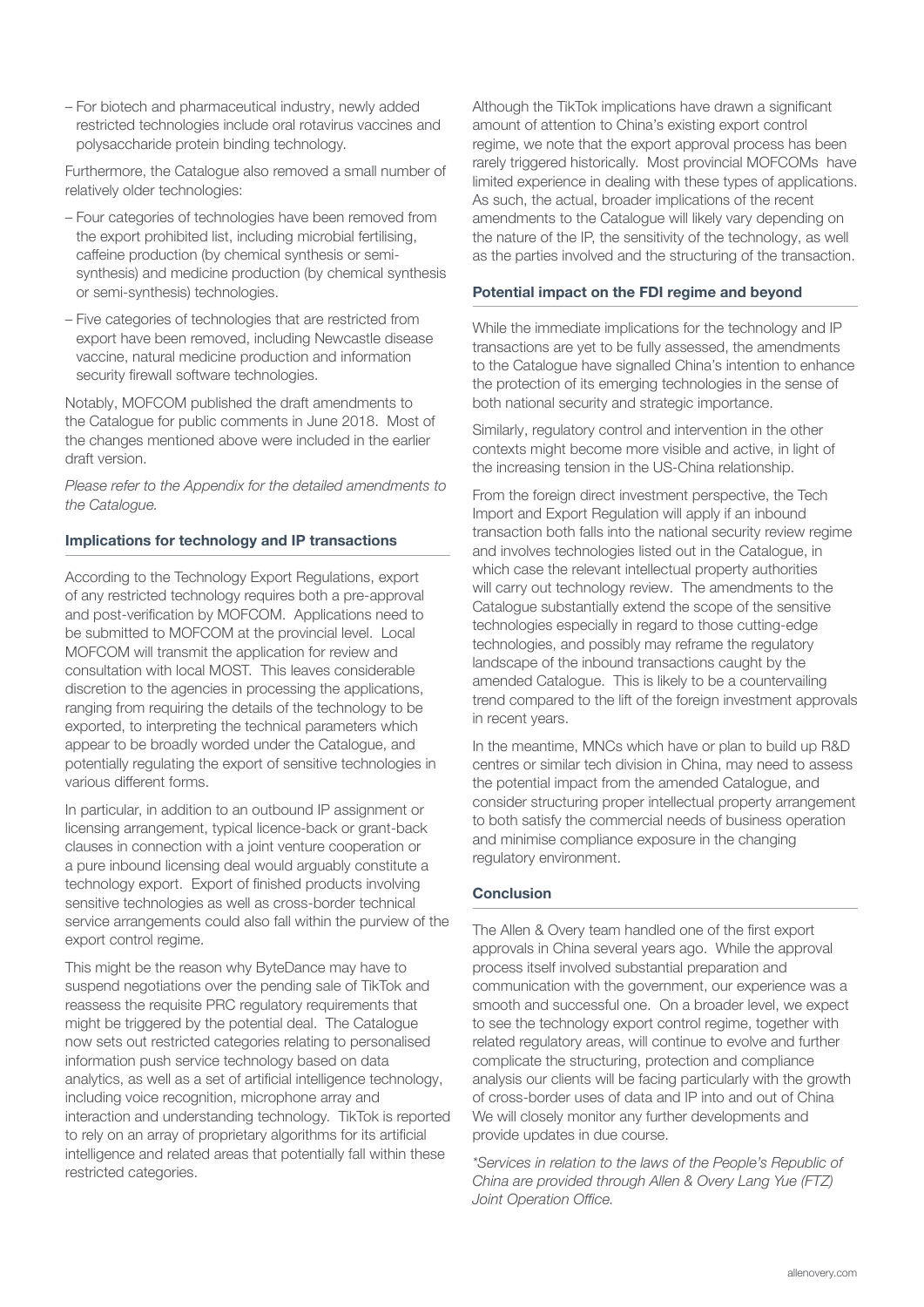### Key contacts



Victor Ho Managing Partner, Beijing/Shanghai Tel +86 10 6535 4381 victor.ho@allenovery.com



Jack Wang Partner, Shanghai Tel +86 21 2036 7009 jack.wang@allenovery.com



Wenxin Zhou Partner, Shanghai Lang Yue Law Firm Tel +86 21 2067 6815 wenxin.zhou@allenoveryly.com



Richard Qiang Counsel, Beijing Tel +86 10 6535 4306 richard.qiang@allenovery.com



Jill Ge Senior Associate, Shanghai Tel +86 21 2036 7124 jill.ge@allenovery.com



Paul Jing Senior Associate, Shanghai Tel +86 21 2036 7061 paul.jing@allenovery.com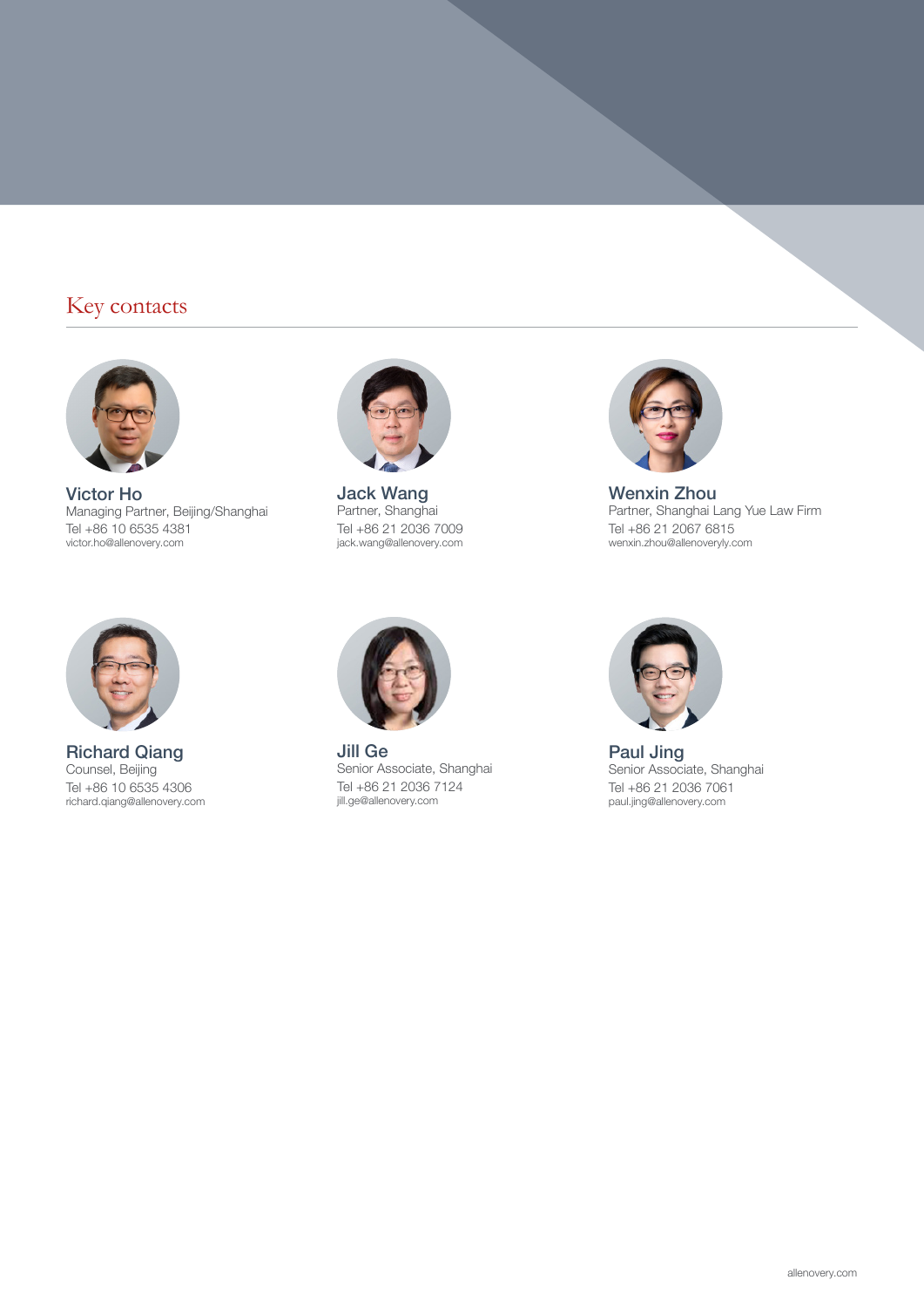## Appendix: Technology Restricted from Export

| <b>Change</b>   |  | <b>Technology</b>                                                                                           | <b>Control Points</b>                                                                                                                                                             |
|-----------------|--|-------------------------------------------------------------------------------------------------------------|-----------------------------------------------------------------------------------------------------------------------------------------------------------------------------------|
| (I) Agriculture |  |                                                                                                             |                                                                                                                                                                                   |
|                 |  | Amendment 10. Crops (including pastures)<br>germplasm resources and<br>breeding technology<br>(No. 050101X) | 6. External provision of crops (including pastures) germplasm resources and<br>breading technology as listed in the catalog of crop germplasm resources.                          |
| Addition        |  | 11. Artificial breeding<br>technology of agricultural<br>wild plants (No. 180103X)                          | 1. The artificial breeding technology for Level I wild plants under the charge<br>of the agricultural authorities specified in the List of National Key Protected<br>Wild Plants; |
|                 |  |                                                                                                             | 2. Artificial breeding technology for agricultural wild plants included in the<br>Convention on International Trade in Endangered Species of Wild Fauna<br>and Flora.             |
| Addition        |  | 12. Genetic engineering<br>(geneand vector)<br>(No.:180104X)                                                | 1. Newly discovered plant male sterility genes, restorer genes and vectors;                                                                                                       |
|                 |  |                                                                                                             | 2. Newly discovered disease-resistance and insect-resistance genes<br>and vectors;                                                                                                |
|                 |  |                                                                                                             | 3. Newly discovered stress-resistance genes and vectors;                                                                                                                          |
|                 |  |                                                                                                             | 4. Newly discovered quality genes and vectors;                                                                                                                                    |
|                 |  |                                                                                                             | 5. Newly discovered yield-related genes and vectors;                                                                                                                              |
|                 |  |                                                                                                             | 6. Other important genes and vectors newly discovered;                                                                                                                            |
|                 |  |                                                                                                             | 7. Unique gene manipulation technology.                                                                                                                                           |
|                 |  | (VI) Pharmaceutical manufacturing                                                                           |                                                                                                                                                                                   |
|                 |  | Amendment 20. Biotechnology drug<br>production technology                                                   | 1. Penicillin production technology:                                                                                                                                              |
|                 |  | (No. 052702X)                                                                                               | (1) Penicillin high-producing strains;                                                                                                                                            |
|                 |  |                                                                                                             | (2) Fermentation unit ≥55,000/ml;                                                                                                                                                 |
|                 |  |                                                                                                             | 2. Streptomycin production technology:                                                                                                                                            |
|                 |  |                                                                                                             | (1) Filtration, centrifugation, separation and refining process;                                                                                                                  |
|                 |  |                                                                                                             | (2) Streptomycin production technology with fermentation units ≥27,000/ml<br>or total yield ≥75%;                                                                                 |
|                 |  |                                                                                                             | 3. Cephalosporin C production technology with fermentation units ≥25,000/<br>ml cephalosporin C high-yielding strains or total yield ≥70%;                                        |
|                 |  |                                                                                                             | 4. Chlortetracycline preparation process:                                                                                                                                         |
|                 |  |                                                                                                             | (1) Chlortetracycline production strains;                                                                                                                                         |
|                 |  |                                                                                                             | $(2)$ Fermentation units $\geq$ 20,000/ml;                                                                                                                                        |
|                 |  |                                                                                                             | $(3)$ Yield $\geq 90\%$ ;                                                                                                                                                         |
|                 |  |                                                                                                             | 5. Attenuated strains or virus seeds used in the production of live vaccines<br>and their breeding technology:                                                                    |
|                 |  |                                                                                                             | (1) Production virus seeds for live attenuated hepatitis A vaccines;                                                                                                              |
|                 |  |                                                                                                             | (2) Production virus seeds for live attenuated epidemic encephalitis B-<br>vaccines;                                                                                              |
|                 |  |                                                                                                             | 6. Bacterial strains and virus strains suitable for industrial production and<br>obtained through isolation and screening and their breeding technology:                          |
|                 |  |                                                                                                             | (1) Production virus strains of epidemic hemorrhagic fever inactivated<br>vaccine (including wild mouse type and house mouse type);                                               |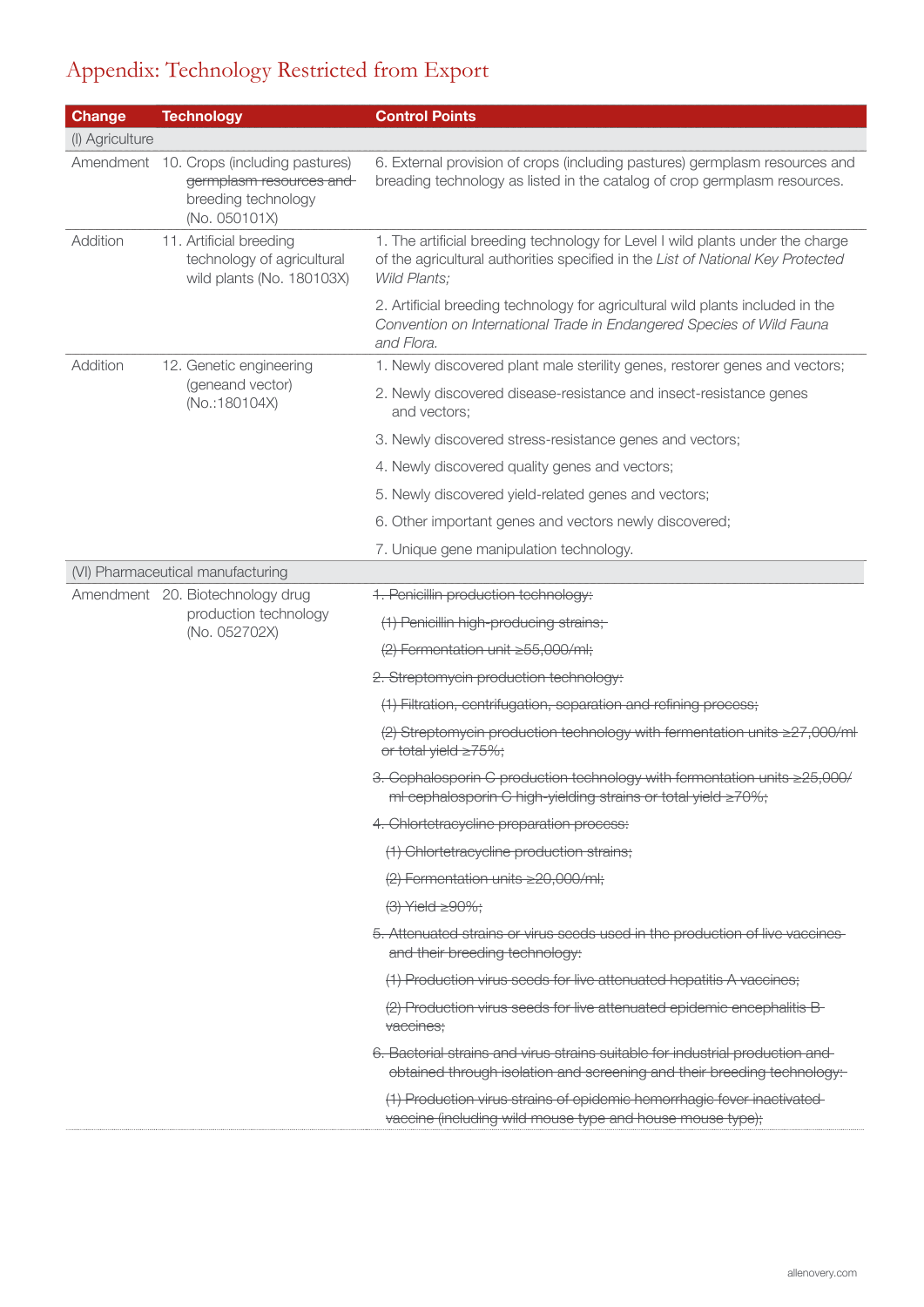|          |                                                                                                                                  | 7. Bioengineering strains and cell strains suitable for industrialized production<br>and obtained through genetic engineering and their breeding technology:                                                  |
|----------|----------------------------------------------------------------------------------------------------------------------------------|---------------------------------------------------------------------------------------------------------------------------------------------------------------------------------------------------------------|
|          |                                                                                                                                  | (1) Hepatitis B-Chinese hamster egg cell recombinant cell strains used in-<br>the production of hepatitis B vaccines;                                                                                         |
|          |                                                                                                                                  | (2) Hepatitis B-vaccinia virus recombinant vaccinia virus species used in-<br>the production of hepatitis B vaccine;                                                                                          |
|          |                                                                                                                                  | (3) Bioengineered strains used in the production of interferons;                                                                                                                                              |
|          |                                                                                                                                  | 8. Snake venom single-component thrombin-like preparation process:                                                                                                                                            |
|          |                                                                                                                                  | (1) Technology for the electrophoresis detection of thrombin-like enzyme;                                                                                                                                     |
|          |                                                                                                                                  | (2) Single component content 100%.                                                                                                                                                                            |
|          |                                                                                                                                  | 1. The bacterial strains and virus strains suitable for industrial production and<br>obtained through isolation and screening and their breeding technology                                                   |
|          |                                                                                                                                  | (1) Production virus strains of epidemic hemorrhagic fever inactivated<br>vaccine (including wild mouse type and house mouse type)                                                                            |
|          |                                                                                                                                  | 2. Attenuated bacterial strains or virus strains used in the production of live<br>vaccines and their breeding technology                                                                                     |
|          |                                                                                                                                  | (1) Production virus seeds for live attenuated hepatitis A vaccines                                                                                                                                           |
|          |                                                                                                                                  | (2) Production virus seeds for live attenuated epidemic encephalitis<br><b>B</b> vaccines                                                                                                                     |
|          |                                                                                                                                  | 3. Bacterial strains and virus strains suitable for industrialized production and<br>obtained through genetic engineering and their breeding technology                                                       |
|          |                                                                                                                                  | 4. Enterovirus 71 inactivated vaccines                                                                                                                                                                        |
|          |                                                                                                                                  | 5. Oral live rotavirus vaccines                                                                                                                                                                               |
|          |                                                                                                                                  | 6. EV71 vaccine strains                                                                                                                                                                                       |
|          |                                                                                                                                  | 7. CA16 vaccine strains                                                                                                                                                                                       |
|          |                                                                                                                                  | 8. Core technology for the production of pentavalent and hexavalent<br>rotaviruses vaccines                                                                                                                   |
|          |                                                                                                                                  | 9. Polysaccharide protein binding technology                                                                                                                                                                  |
| Deletion | 21. Chemical synthesis and<br>semi-synthetic drug-<br>production technology-<br>(No. 052703X)                                    |                                                                                                                                                                                                               |
| Deletion | 22. Natural medicine<br>production technology-<br>(No. 052704X)                                                                  |                                                                                                                                                                                                               |
| Deletion | 23. Preparation and<br>processing technology-<br>for functional polymer-<br>materials with biological-<br>activity (No. 052706X) |                                                                                                                                                                                                               |
| Addition | 24. Preparation and<br>processing technology<br>of tissue engineering<br>medical device products<br>(No. 052707X)                | 6. Medical diagnostic equipment and equipment manufacturing technology<br>(including for domestically produced new-generation genetic testing<br>instruments and third-generation single-molecule sequencers) |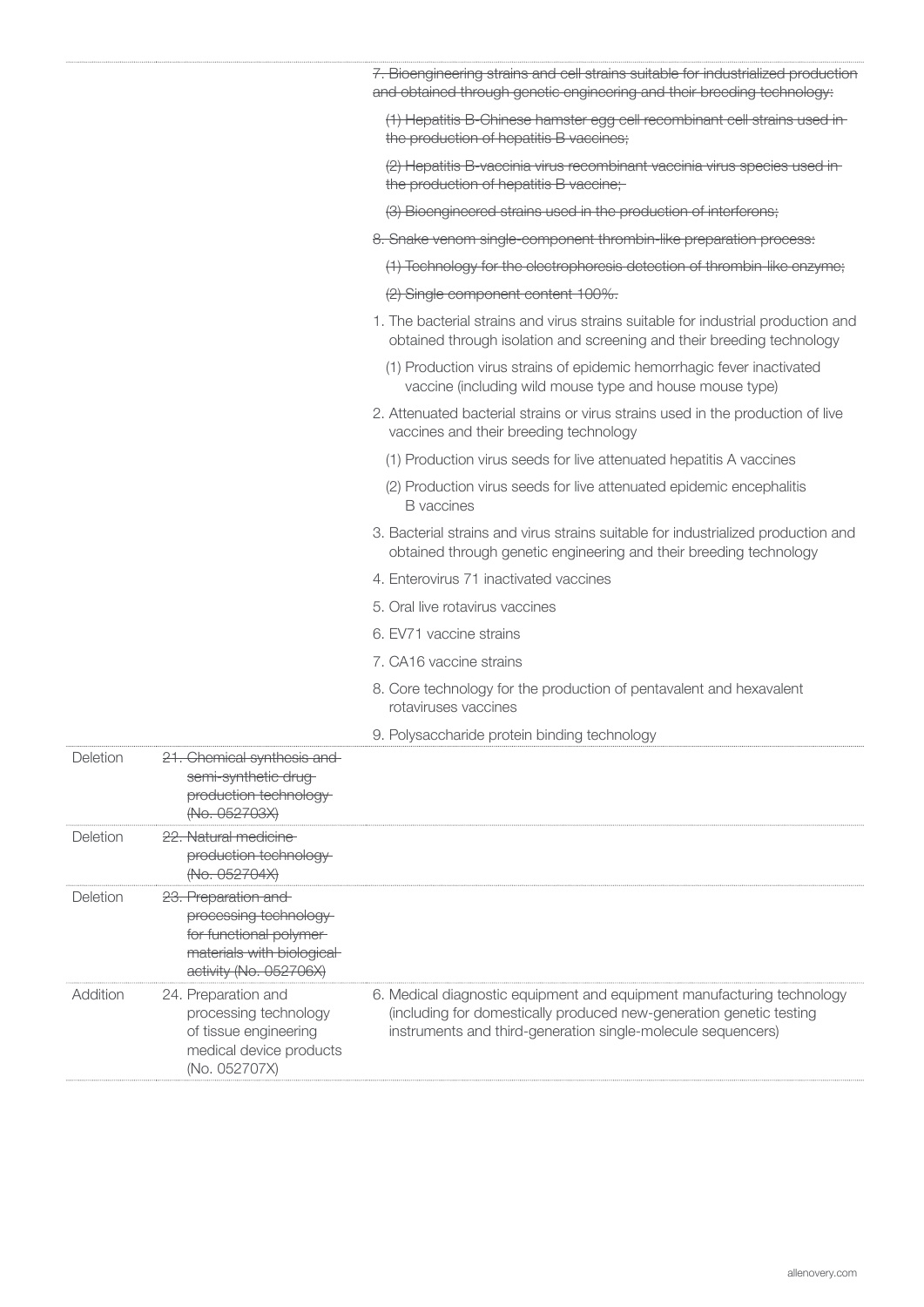| <b>Change</b> | <b>Technology</b>                                      | <b>Control Points</b>                                                                                                                                                                                                                                                                         |
|---------------|--------------------------------------------------------|-----------------------------------------------------------------------------------------------------------------------------------------------------------------------------------------------------------------------------------------------------------------------------------------------|
|               |                                                        | (XI) Manufacture of communication equipment, computers and other electronic equipment                                                                                                                                                                                                         |
|               | Amendment 38. Technology for<br>manufacturing space    | 1. Technology for manufacturing remote sensing imaging spectrometers with<br>$>150$ 500 channels;                                                                                                                                                                                             |
|               | instruments and<br>equipment<br>(No. 054011X)          | 2. Design and process, evaluation method and equipment, lubrication<br>methods and lubrication parts for special devices and components to be<br>used in the space environment;                                                                                                               |
|               |                                                        | 3. Overall technical plan and main technical specifications of high-resolution<br>synthetic aperture radar technology;                                                                                                                                                                        |
|               |                                                        | 4. Overall plan and specifications of high-resolution visible light and infrared<br>imaging technology; and                                                                                                                                                                                   |
|               |                                                        | 5. Overall plan and specifications of millimeter wave and submillimeter wave<br>space-based space-target detection technology.                                                                                                                                                                |
| Addition      | 39. Drone technology<br>(No. 184012X)                  | 1. Micro-task payloads in, and key technologies such as autonomous<br>navigation, adaptive control, sense and avoid, high-reliability<br>communications, airworthiness and airspace management of different<br>classes of fixed-wing and rotary-wing drones;                                  |
|               |                                                        | 2. Key technologies of inertial measurement units, tilt sensors,<br>atmosphericmonitoring sensors, current sensors, magnetic sensors,<br>engine flowsensors and other types of sensors involved in the<br>manufacture ofdrones; and                                                           |
|               |                                                        | 3. Anti-drone technologies such as electromagnetic interference guns.                                                                                                                                                                                                                         |
| Addition      | 40. Laser technology<br>(No. 184013X)                  | Key technology for manufacturing deep ultraviolet solid-state laser<br>generators using independently developed KBBF single crystal.                                                                                                                                                          |
|               | (XV) Computer service industry                         |                                                                                                                                                                                                                                                                                               |
| Addition      | 45. Information processing<br>technology (No. 056101X) | 17. Speech synthesis technology (including corpus design, recording and<br>annotation technology, speech signal feature analysis and extraction<br>technology, text feature analysis and prediction technology, and speech<br>feature probability statistical model construction technology); |
|               |                                                        | 18. Artificial intelligence interactive interface technology (including voice<br>recognition technology, microphone array technology, voice wake-up<br>technology, and interactive understanding technology);                                                                                 |
|               |                                                        | 19. Voice evaluation technology (including automatic scoring technology for<br>reading aloud, automatic scoring technology for spoken expression and<br>pronunciation error detection technology);                                                                                            |
|               |                                                        | 20. Intelligent marking technology (including print scanning and recognition<br>technology, handwriting scanning and recognition technology, print<br>photo recognition technology, handwriting photo recognition technology<br>and Chinese and English composition correction technology);   |
|               |                                                        | 21. Personalized information push service technology based on<br>data analytics.                                                                                                                                                                                                              |